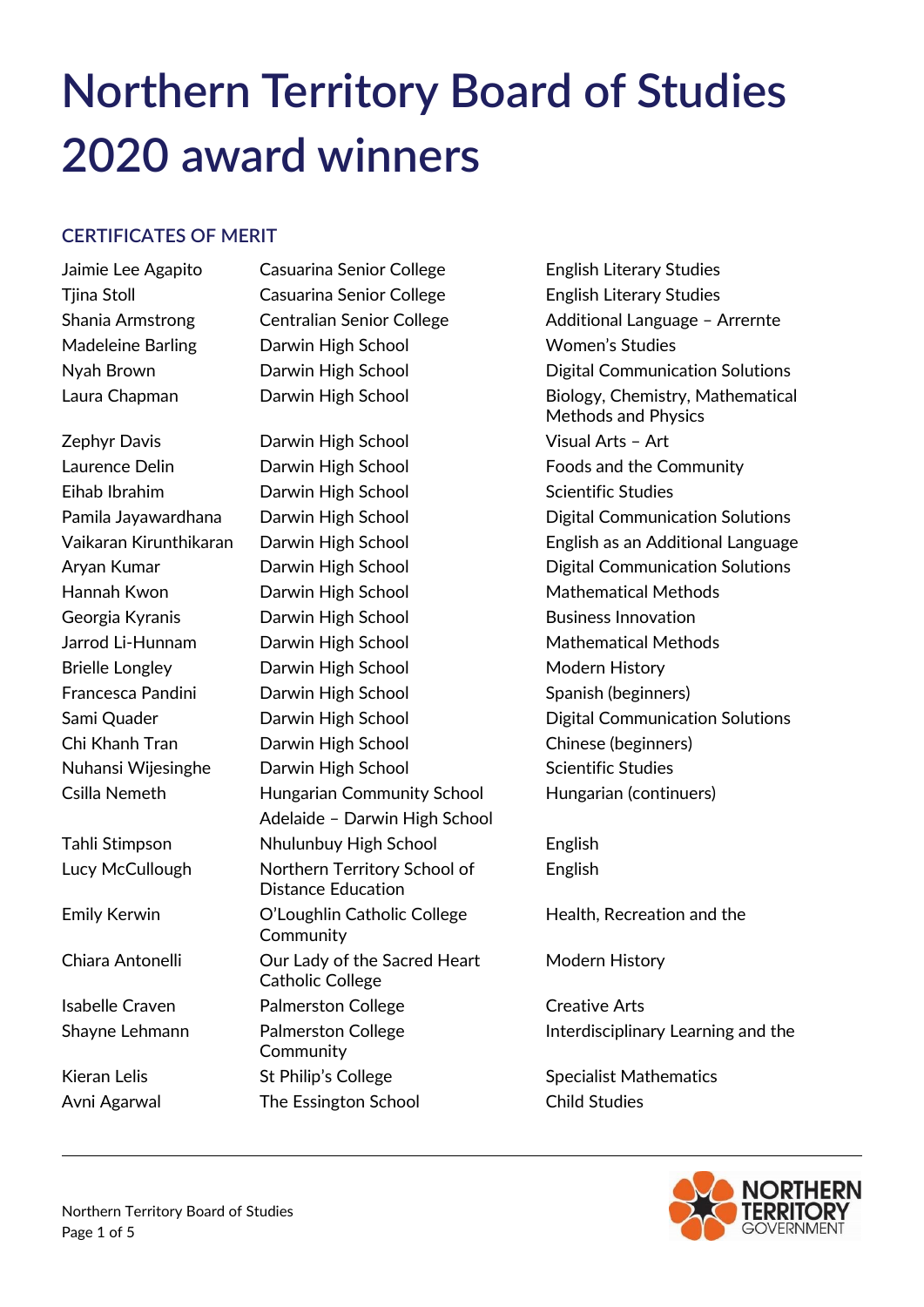Northern Territory Board of Studies 2020 award winners

| <b>Frances Cruickshank</b> | The Essington School                   | Psychology                                                              |
|----------------------------|----------------------------------------|-------------------------------------------------------------------------|
| Aila Heron                 | The Essington School                   | <b>Child Studies</b>                                                    |
| Marinelle Juan             | The Essington School                   | <b>Visual Arts-Art</b>                                                  |
| Victoria Lyngaae           | The Essington School                   | <b>Psychology and Creative Arts</b>                                     |
| Omar Mir                   | The Essington School                   | Health and Psychology                                                   |
| <b>Kayley Palmer</b>       | The Essington School                   | Psychology                                                              |
| Megan Rollings             | The Essington School<br>Modern History | English Literary Studies and                                            |
| <b>Daniel Sales</b>        | The Essington School                   | Physics                                                                 |
| Emma Strohfeldt            | The Essington School                   | <b>English Literary Studies</b>                                         |
| Tessa Suppiah              | The Essington School                   | Psychology                                                              |
| Jaydon Wilson              | The Essington School                   | English                                                                 |
| Kenisha Winunguj           | Yirrkala School                        | Workplace Practices, Research Project A<br>and First Language - Dhuwaya |

## **ADMINISTRATOR'S MEDAL FOR TERRITORY PRIMARY YEARS SCHOLAR**

Hannah Baczynski Manunda Terrace Primary School

#### **ADMINISTRATOR'S MEDAL FOR TERRITORY MIDDLE YEARS SCHOLAR**

Aerich Tugano Sanderson Middle School

#### **GTNT SCHOOL-BASED APPRENTICE AWARD**

Paw Wah **NT Christian College - Marrara Campus** 

## **CAREER EDUCATORS ASSOCIATION OF THE NORTHERN TERRITORY - LEADERSHIP IN CAREERS AWARD**

Adeline Duncan Jilkminggan School

## **ARNHEM LAND PROGRESS ABORIGINAL CORPORATION COMMUNITY EMPLOYABILITY SKILLS AWARD**

Shianne Numamurdirdi Numbulwar School

#### **AUSTRALIAN METEOROLOGICAL AND OCEANOGRAPHIC SOCIETY PHYSICS AWARD**

Daniel Sales The Essington School

## **AUSTRALIAN COMPUTER SOCIETY TECHNOLOGIES AWARD**

Aryan Kumar Darwin High School

Sami Quader Darwin High School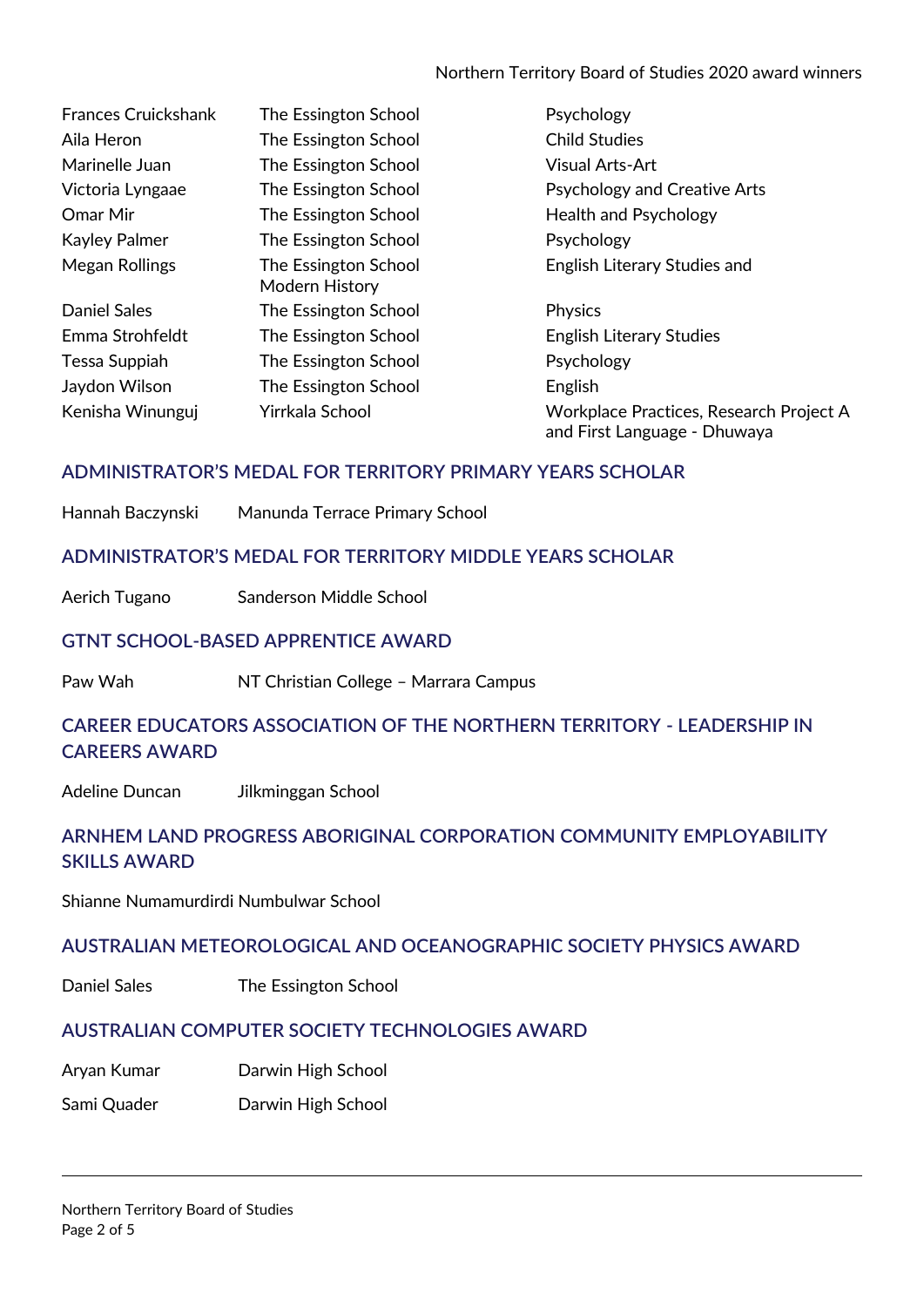## **AUSTRALIAN VETERINARY ASSOCIATION (NT Division) DENNIS THOMSON MEMORIAL SCIENCE AWARD**

Laura Chapman Darwin High School

## **DEPARTMENT OF INDUSTRY, TOURISM AND TRADE AWARD FOR BUSINESS, ENTERPRISE AND INNOVATION**

Georgia Kyranis Darwin High School

#### **MENZIES SCHOOL OF HEALTH RESEARCH BIOLOGY AWARD**

Laura Chapman Darwin High School

## **MATHEMATICS TEACHERS ASSOCIATION OF THE NORTHERN TERRITORY VIC CZERNEZKYJ MATHEMATICS AWARD**

Hannah Kwon Darwin High School

#### **DEPARTMENT OF TREASURY AND FINANCE MATHEMATICS AWARD**

- Kassie Bush Good Shepherd Lutheran College
- Madalena Matarazzo St. John's College

#### **DEPARTMENT OF TREASURY AND FINANCE ACCOUNTING AWARD**

Benjamin Kievit **Darwin High School** 

#### **NT MUSIC SCHOOL MUSIC AWARD**

Aisha Hayashi Casuarina Senior College

## **NORTHERN TERRITORY BOARD OF STUDIES 2020 YEAR 11 VOCATIONAL EDUCATION AND TRAINING AWARD**

Kirsten Bainbridge **Collect College** Our Lady of the Sacred Heart Catholic College

#### **NT BOARD OF STUDIES YEAR 12 VOCATIONAL EDUCATION AND TRAINING AWARD**

Chloe Sutton Our Lady of the Sacred Heart Catholic College

#### **KARMI SCENEY ABORIGINAL EXCELLENCE AND LEADERSHIP AWARD**

Shania Armstrong Centralian Senior College and Alice Springs Languages Centre

#### **ROTARY CLUB OF DARWIN IAN MACGREGOR AWARD FOR EXCELLENCE IN ENGLISH**

Jaydon Wilson The Essington School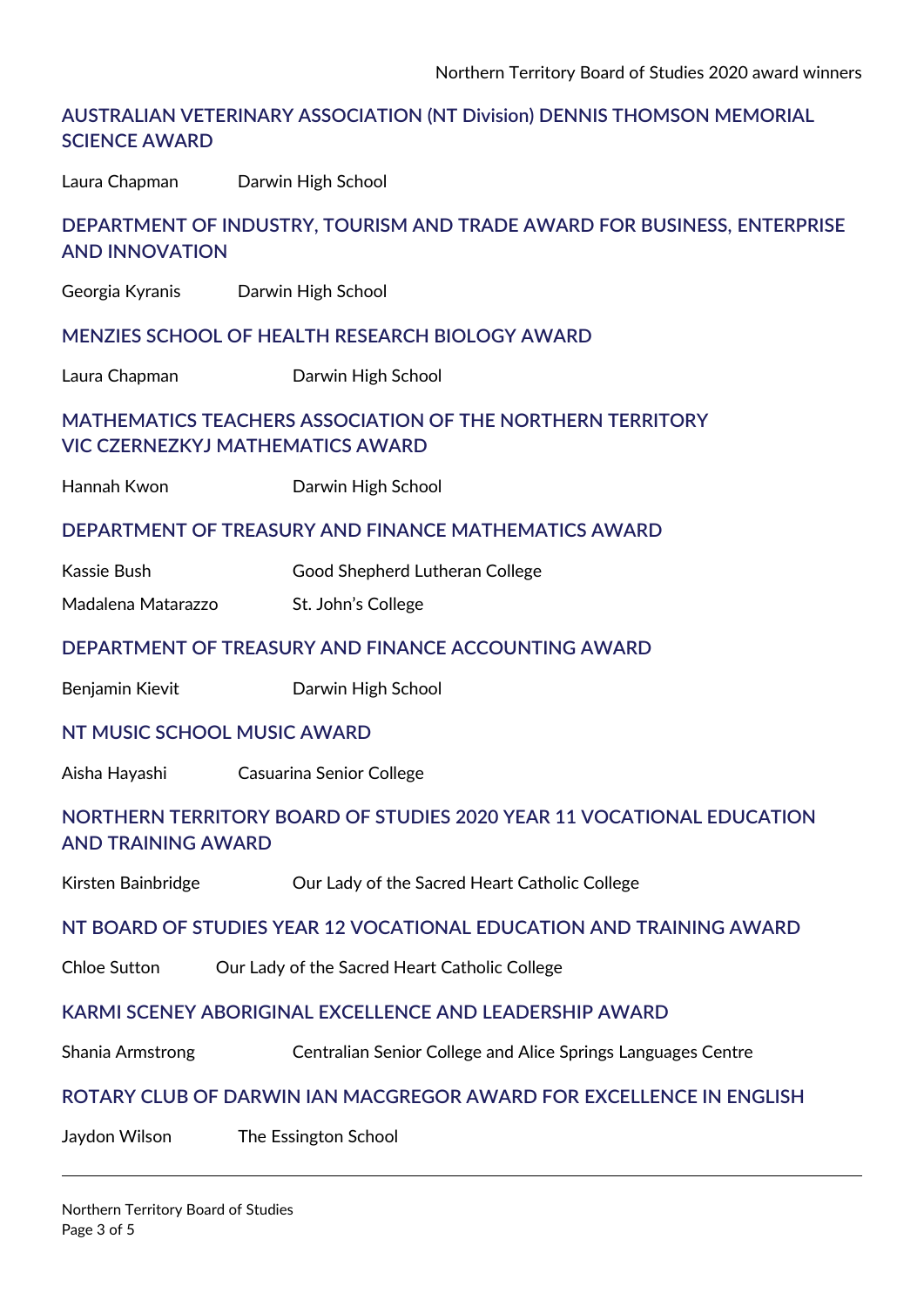## **ROTARY CLUB OF DARWIN JIM GALLACHER AWARD FOR ENGLISH LITERARY STUDIES**

Jaimie Agapito Casuarina Senior College

#### **ROTARY CLUB OF DARWIN IAIN SMITH AWARD FOR HISTORY**

Megan Rollings The Essington School

#### **ROTARY CLUB OF DARWIN HUGH BRADLEY AWARD FOR LEGAL STUDIES**

Tara Innes O'Loughlin Catholic College

#### **ROYAL AUSTRALIAN CHEMICAL INSTITUTE CHEMISTRY AWARD**

Laura Chapman **Darwin High School** 

## **LANGUAGE TEACHERS' ASSOCIATION OF THE NORTHERN TERRITORY LANGUAGES AWARD**

| Francesca Pandini<br>Darwin High School |
|-----------------------------------------|
|-----------------------------------------|

#### **TELSTRA REMOTE ABORIGINAL FEMALE STUDENT AWARD**

Kenisha Winunguj **Yirrkala School** 

#### **TELSTRA REMOTE ABORIGINAL MALE STUDENT AWARD**

Leandro Feller Nhulunbuy High School

## **CHARLES DARWIN UNIVERSITY TOP ABORIGINAL AUSTRALIAN TERTIARY ADMISSION RANK AWARD**

Georgia Kyranis Darwin High School

## **CHARLES DARWIN UNIVERSITY TOP TEN AUSTRALIAN TERTIARY ADMISSION RANK AWARDS**

| Laura Chapman          | Darwin High School         |  |
|------------------------|----------------------------|--|
| <b>Tippipon Morgan</b> | Haileybury Rendall School  |  |
| Sally Spain            | Haileybury Rendall School  |  |
| Omar Mir               | The Essington School       |  |
| <b>Andrew Savvas</b>   | Darwin High School         |  |
| Benjamin Kievit        | Darwin High School         |  |
| Hannah Kwon            | Darwin High School         |  |
| Kieran Lelis           | <b>St Philip's College</b> |  |
| Mia Hardcastle         | The Essington School       |  |
| Otto Blum              | Darwin High School         |  |
|                        |                            |  |